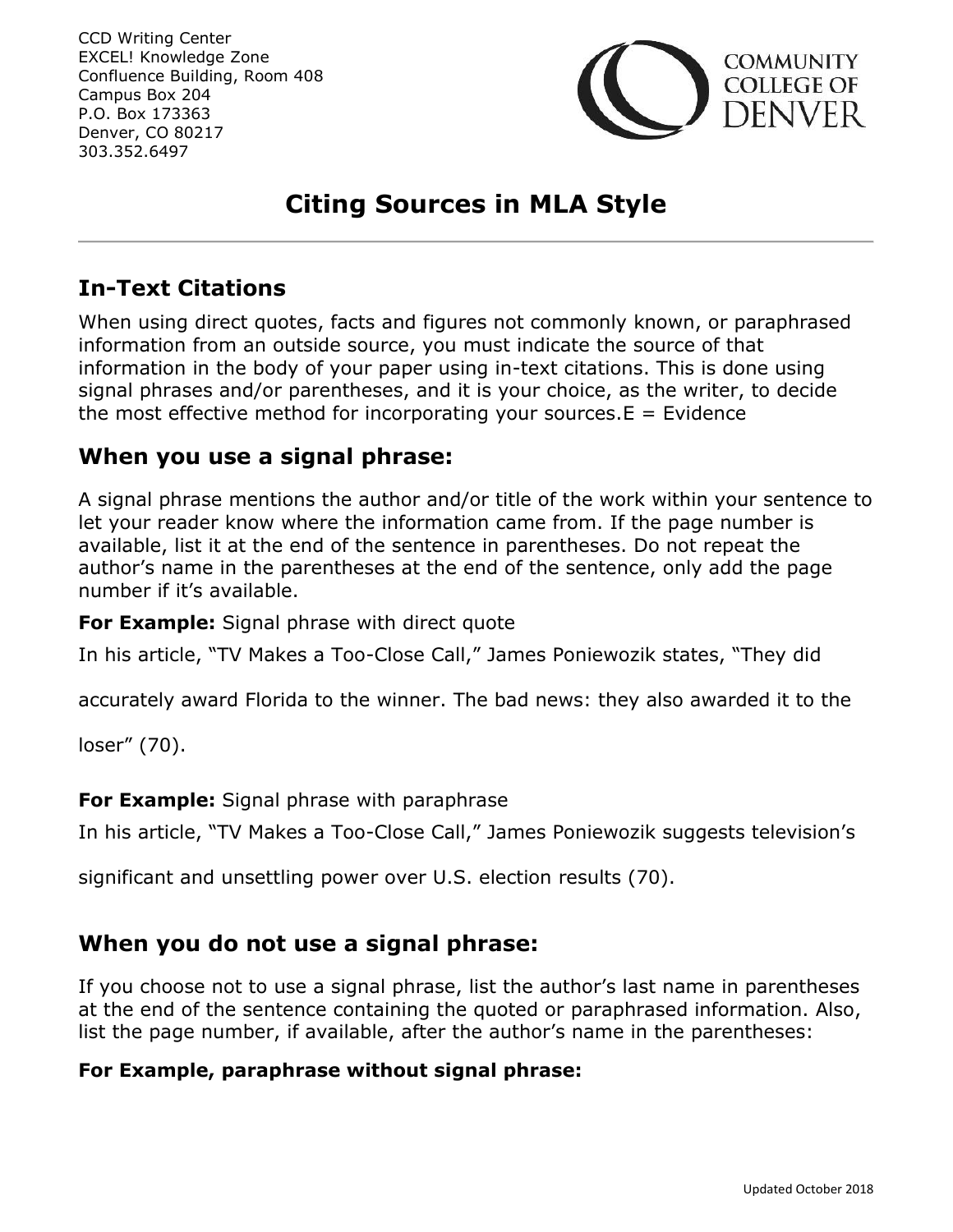CCD Writing Center EXCEL! Knowledge Zone **COMMUNITY** Confluence Building, Room 408 **COLLEGE OF** Campus Box 204 )ENVER. P.O. Box 173363 Denver, CO 80217 303.352.6497 It has been said that the media, particularly television, has a strong influence on election results (Poniewozik 70).

\*Notice: Please see Additional Citation Guidelines for more on unknown authors, multiple authors, and page numbers.

## **Block Quotations**

When using a quote that is longer than four lines, you must create a block quote. First, provide a signal phrase in the form of a complete sentence that introduces the quote. Next, begin the quote on a new line below the signal phrase and indent every line one-half inch (tab key) from the left margin. Last, place the period at the end of a block quote before the citation in parentheses.

#### **For Example:**

In his article, "TV Makes a Too-Close Call," James Poniewozik describes the

awkward position TV news anchors found themselves in on election night:

In a week of general humiliation, there was some good news for the TV

networks: they did accurately award Florida to the winner. The bad news:

they also awarded it to the loser. Dan Rather assured viewers they could take

CBS's election-night projections "to the bank"; then the networks had to

make two costly withdrawals. It was, in the words of CBS and CNN election

consultant Warren Mitofsky, "embarrassing as hell." (70)

\*Notice: Do not place quotation marks around the block. Make sure the quoted text appears exactly as it appears in the original source. As such, you may have to place quotation marks inside the block quote around any words or phrases your source quoted.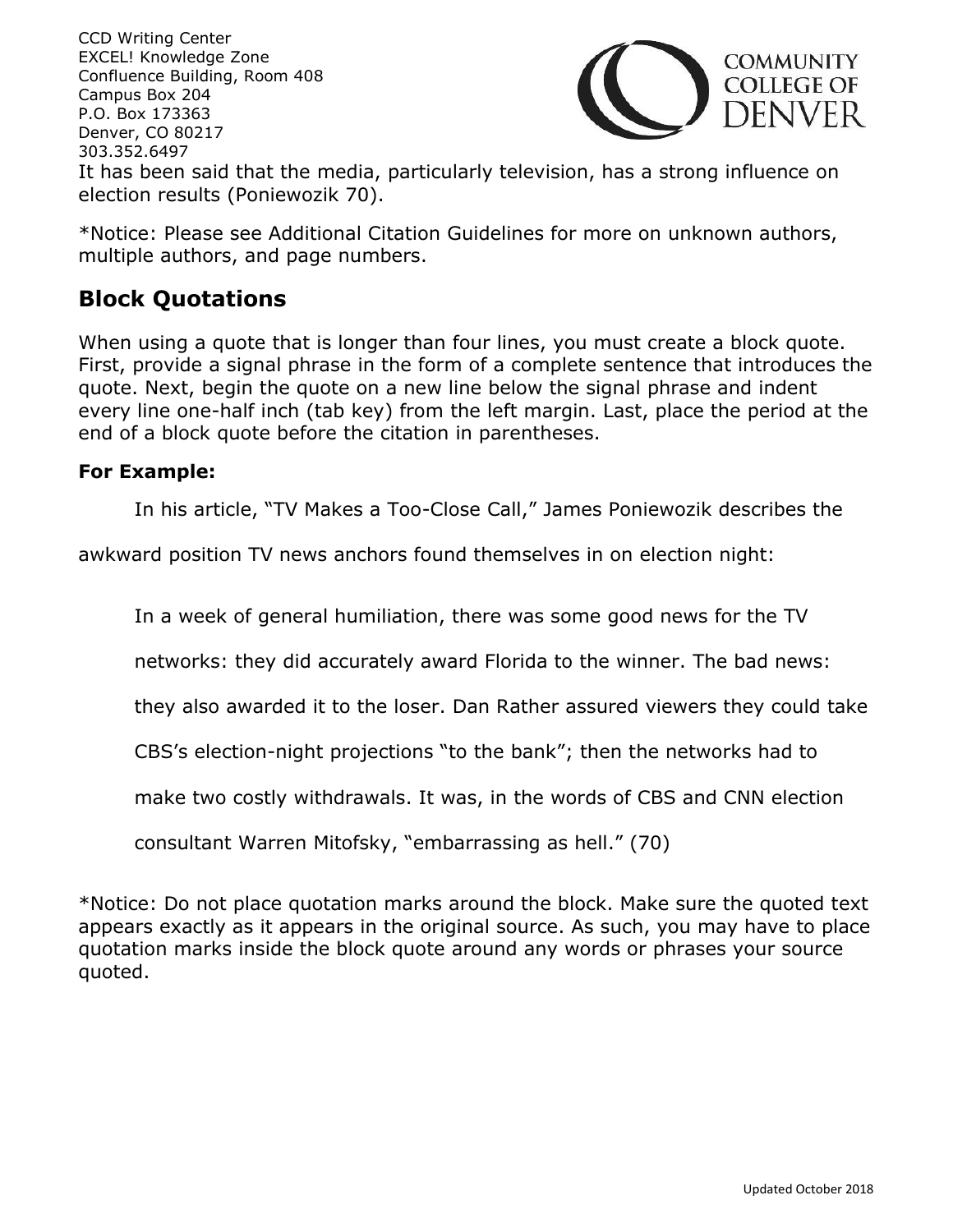

## **Additional in-text citation guidelines:**

**Unknown author**: Cite the article or essay title in quotes:

**Signal Phrase:** According to "Volunteers: A Social Profile," "quote"/paraphrase (6).

**Parentheses:** "quote"/paraphrase ("Volunteers" 6).

**Notice:** You only use the first word or two of an article's title for parentheses.

**Two authors:** Always cite both authors' last names in either a signal phrase or parentheses:

**Signal Phrase:** Gillespie and Lerner state "quote"/paraphrase (15).

**Parentheses:** "quote"/paraphrase (Gillespie and Lerner 56).

**Three or more authors**: List the last name of the first author followed by 'et al.' in either the signal phrase or parentheses:

**Signal Phrase:** According to Carter et al., "quote"/paraphrase (56).

**Parentheses:** "quote" or paraphrase (Carter et al. 56).

**Page Numbers:** Always place page numbers at the end of the sentence inside parentheses. If there is no page number listed, then you will leave it blank.

No Web Links anywhere in your essay except on your Works Cited page (see next section).

# **The Works Cited Page:**

In addition to your In-Text Citations, you must create a properly formatted Works Cited page (sometimes also referred to as Bibliography or References page) at the end of your paper so that readers can effectively find detailed information about your sources if necessary.

## **Formatting your Works Cited page:**

Start a new page at the end of your essay, and make sure your last name and page number appear in the upper right header as in your previous pages.

Although the Works Cited is its own page, it is still a part of your overall essay, so it must be numbered appropriately.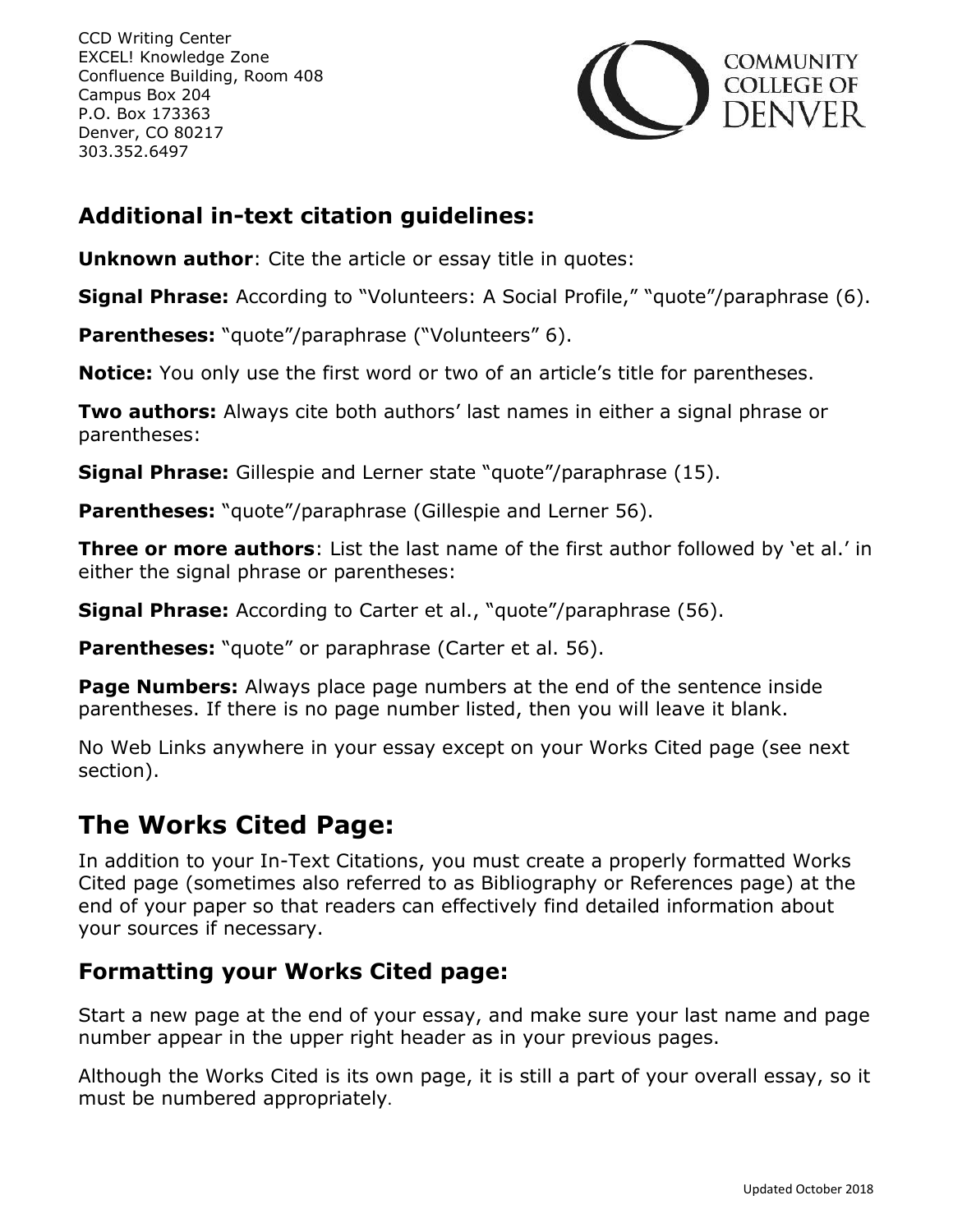CCD Writing Center EXCEL! Knowledge Zone Confluence Building, Room 408 Campus Box 204 P.O. Box 173363 Denver, CO 80217 303.352.6497 Type 'Works Cited' at the top of the page and center it.



Do not use bold, underlined, or italic type, only Times New Roman with size 12 font

If you only have one entry, the title should be 'Work Cited'.

To center the text, use either the Center Alignment quick key located in the Home menu bar of MS Word or press CTRL  $+$  E. Do not use the tab key/space bar to center.

Make sure all of your citation entries are double-spaced.

List citations alphabetically according to the first letter (or first couple of letters) that begins each citation respectively.

If a citation begins with a number, alphabetize it as if the number were spelled out  $(e.g. 1 = 0, 2 = T, 11 = E, etc.).$ 

Create a hanging indent for each source when necessary.

The first line of the entry will line up at the left margin of the paper, and any subsequent lines will be indented (the opposite of the way you indent a paragraph).

For more information about formatting, ask a tutor or lab assistant to show you A Writer's Reference, or visit the Purdue Online Writing Lab at [OWL Purdue website.](https://owl.english.purdue.edu/owl/)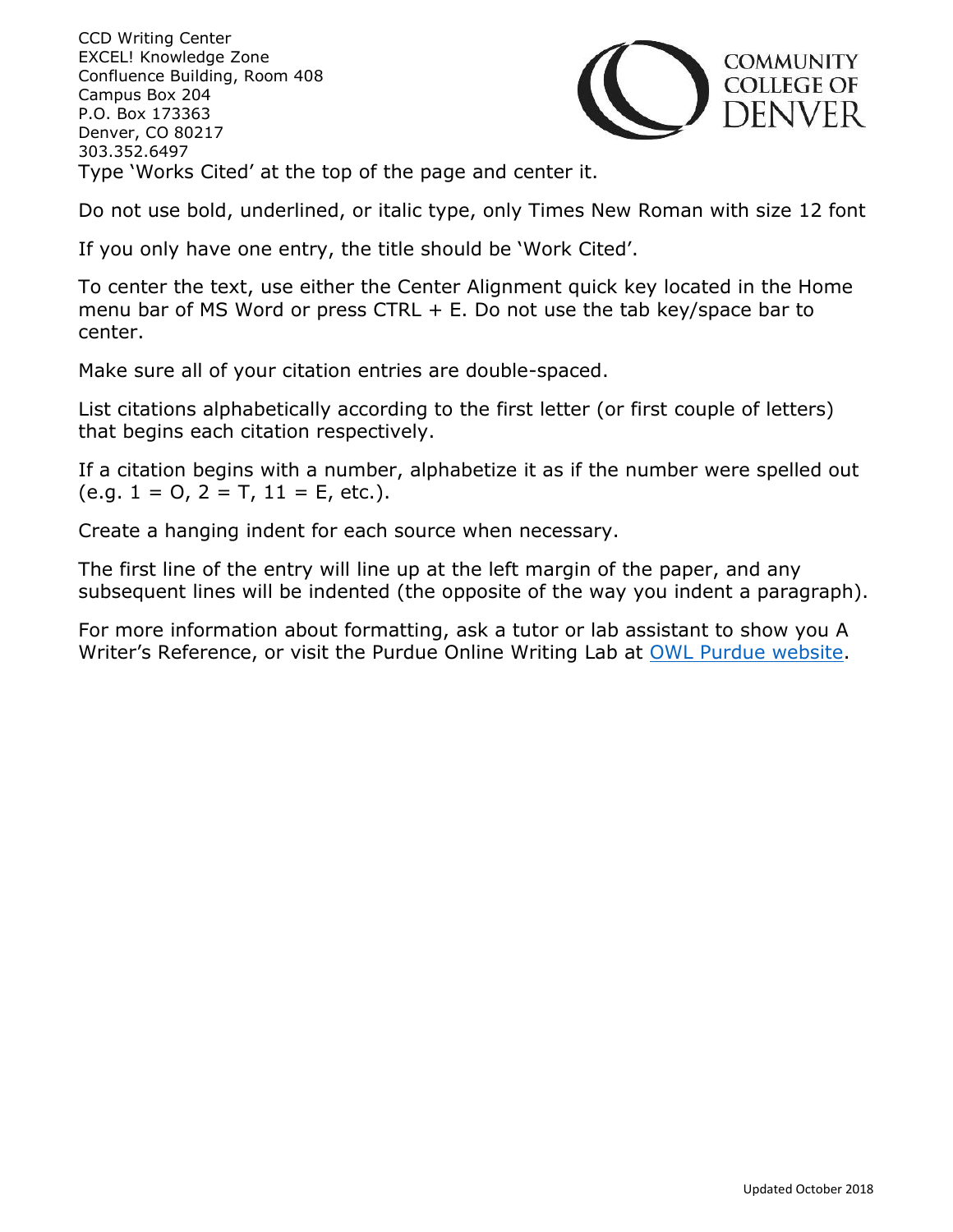CCD Writing Center EXCEL! Knowledge Zone Confluence Building, Room 408 Campus Box 204 P.O. Box 173363 Denver, CO 80217 303.352.6497 **Sample Works Cited Page**



McStudent 5

#### Works Cited

Cooper, Christopher and H. Gibbs Knotts. "Rethinking the Boundaries of the South." *Southern Cultures*, vol. 16, no. 4, Winter 2010, pp. 72-88. Academic Search Premier, doi: 10.1123/04492569218032162.

"8 Hot Dog Gadgets put to the Test." *YouTube*, uploaded by Crazy Russian Hacker,

6 June 2016, www.youtube.com/watch?v=WBlpjSEtELs.

"Koalas and their Habitat." *Biology Worldwide*, www.bioworld.com/koalas. Accessed 27 Oct. 2017.

Leonard, Elmore. *Pagan Babies*. Delacorte Press, 2000.

Leonhardt, David. "America's Great Working Class Colleges." *The New York Times*,

18 Jan. 2017, www.nytimes.com/2016/12/13/opinion/make-collegesdiverse.html?\_r=0.

Onion, Rebecca. "An Odd and Obsolete Nickname Map of the United States." *Slate*, 18 Jan. 2017, www.slate.com/5454826/34636.

Vonnegut, Kurt. "Fates Worse Than Death." *The Norton Anthology of American Literature*, edited by Nina Baym, W.W. Norton & Company, pp. 2183-2189.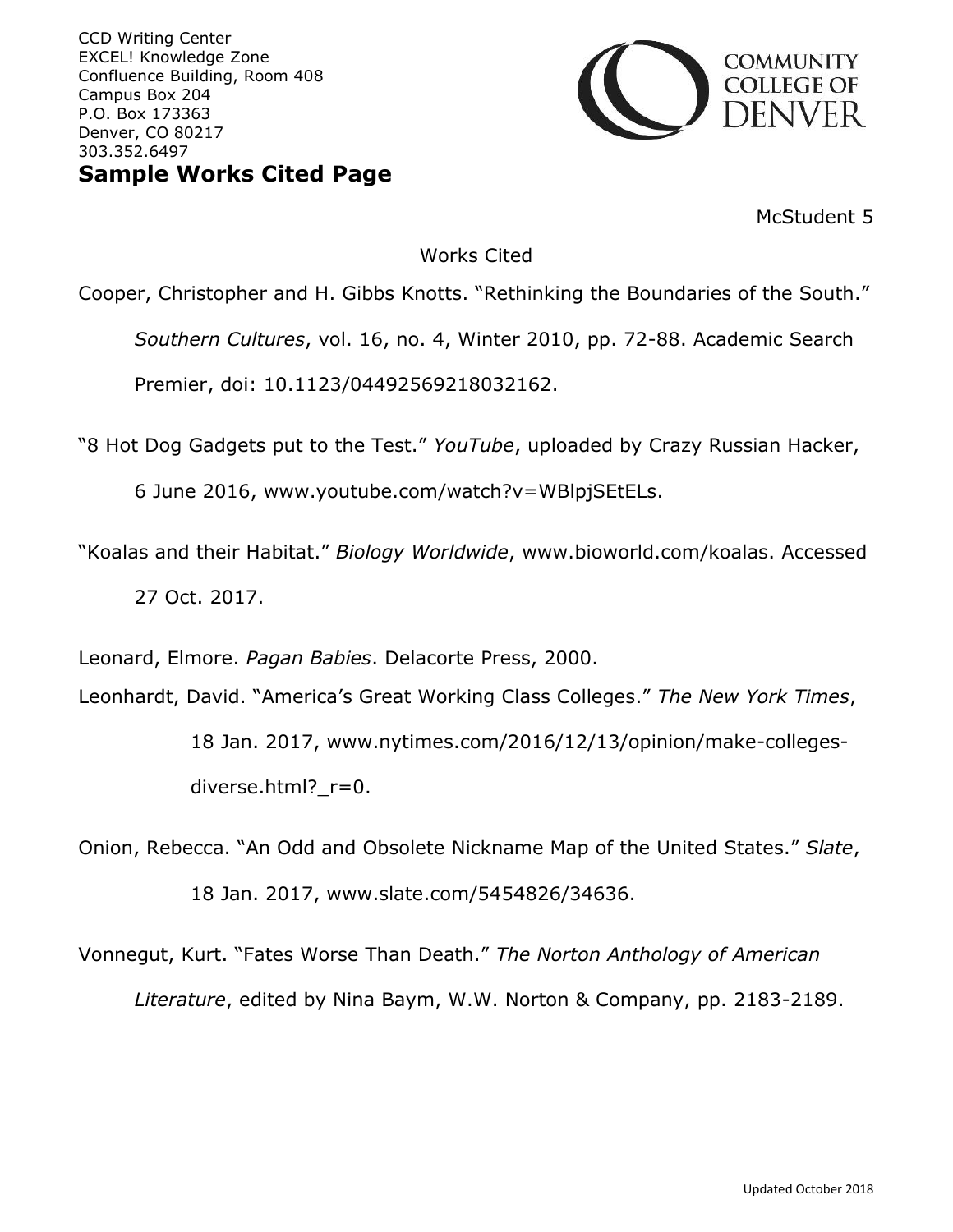

## **Formats for Common Sources**

The following are the most common types of sources used by students in the digital age, but there are many other types of sources you can cite. For help with citing other types of sources, visit the MLA Formatting and Style Guide at the Purdue Online Writing Lab or ask a writing tutor to show you the MLA section of *A Writer's Reference.*

#### **Article from a Website, Online Newspaper, or Online Magazine**

Author's Last Name, Author's First Name. "Title of Article." *Title of* 

*website/newspaper/magazine*, Date of publication, URL. Accessed Day Month

Year (only if publication date is unavailable).

#### **For Example:**

Leonhardt, David. "America's Great Working Class Colleges." *The New York Times*,

18 Jan. 2017, www.nytimes.com/2016/12/13/opinion/make.

#### **Article from on Online Journal**

Author's Last Name, Author's First Name (2nd author first/last name). "Title of

Article." *Title of Journal*, volume number, issue number, date of publication,

URL.

#### **For Example:**

Butler, Janine. "Where Access Meets Multimodality: The Case of ASL Music Videos."

*Kairos*, vol. 21, no. 1, Fall 2016,

kairos.technorhetoric.net/21.1/topoi/butler/index.html.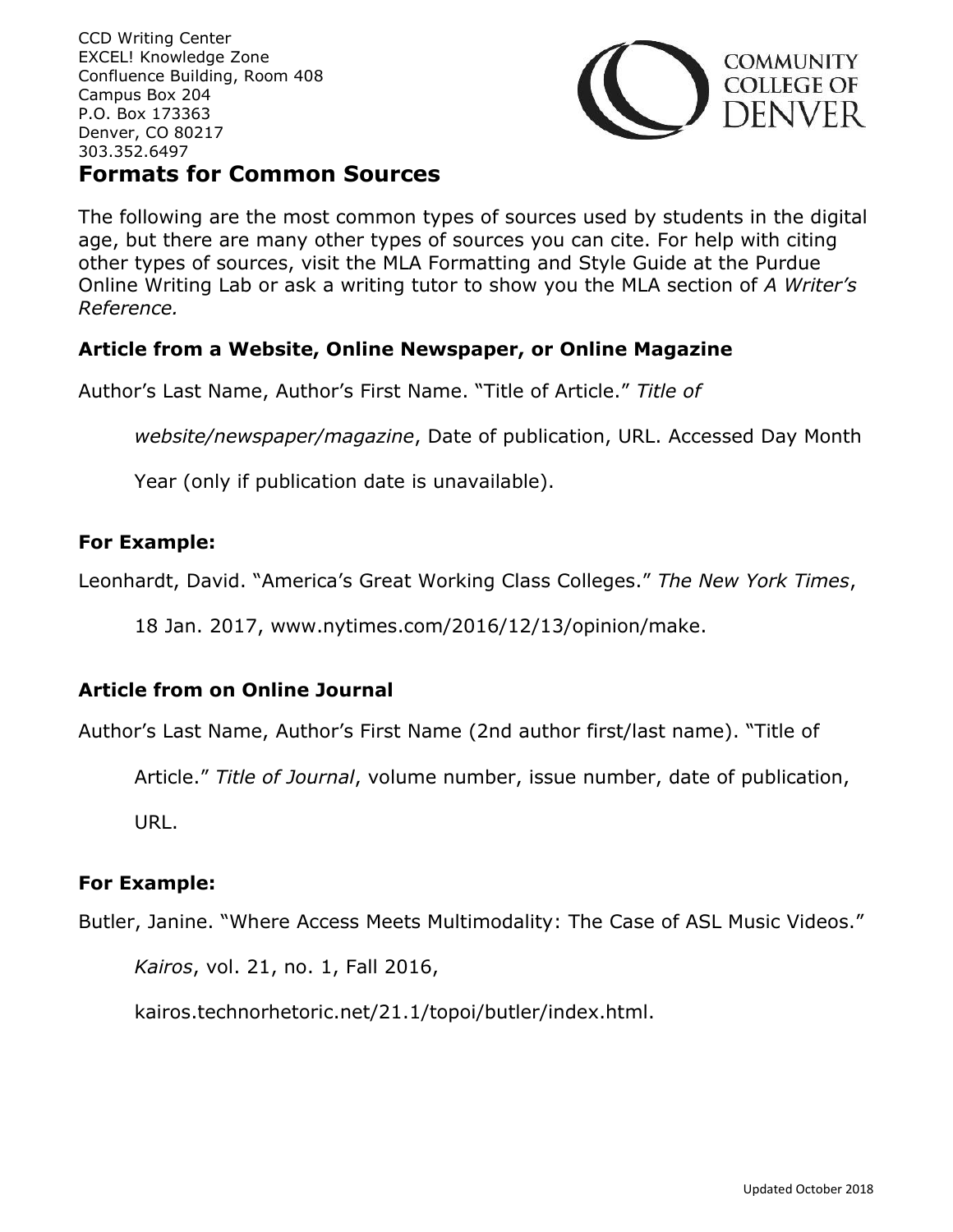

#### **Scholarly Journal Article from an Online Database**

Author's Last Name, Author's First Name (2nd author first/last name). "Title of

Article." *Title of Journal*, volume number, issue number, date of publication,

page numbers. Title of Database, doi: or URL of database.

#### **For Example:**

Cooper, Christopher and H. Gibbs Knotts. "Rethinking the Boundaries of the South."

*Southern Cultures*, vol 16, no. 4, Winter 2010, pp. 72-88. Academic Search

Premier, doi: 10.1123/04492569218032162.

#### **Unknown Author for Article from an Online Source**

"Title of Article." *Title of Website*, date of publication, URL. Accessed Day Month

Year (only if publication date is unavailable).

#### **For Example:**

"Koalas and their Habitat." *Biology Worldwide*, www.bioworld.com/koalas. Accessed

27 Oct. 2017.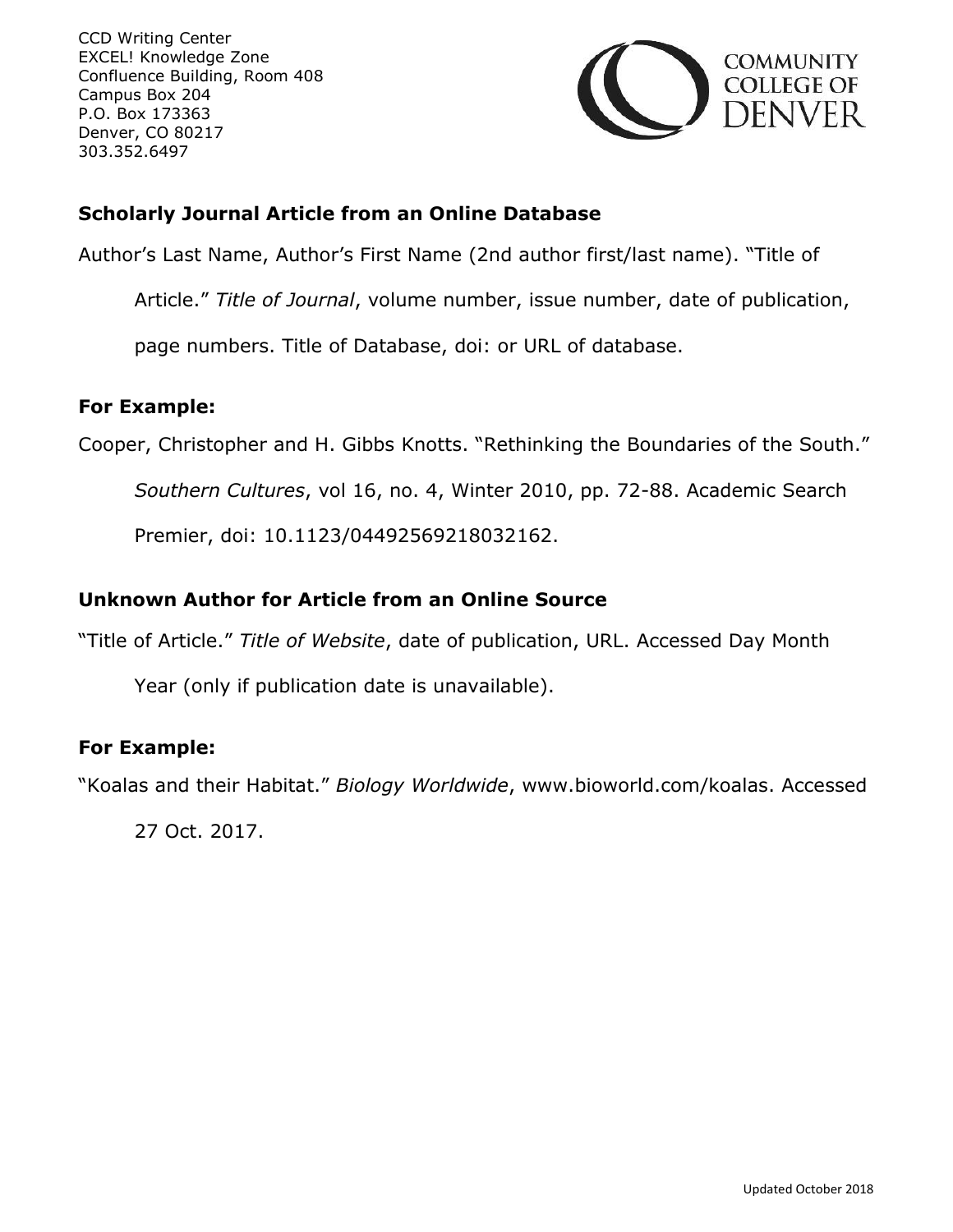

### **Online Document from Government Agency**

Government, Department, Agency (or Agencies). Title of the work. *Website title*,

date of publication, URL.

#### **For Example:**

United States, Department of Agriculture, Food and Nutrition Services, Child

Nutrition Programs. Eligibility Manual for School Meals: Determining and

Verifying Eligibility. *National School Lunch Program*, July 2015,

www.fns.usda.gov/sites/default/files/cn/SP40\_CACFP18\_SFSP20-2015a1.pdf.

## **YouTube Video**

Author's Last Name, Author's First Name. "Title of Video." *Title of website*, uploader

name (if different from author), date of publication, URL.

#### **For Example:**

"8 Hot Dog Gadgets put to the Test." *YouTube,* uploaded by Crazy Russian Hacker,

6 June 2016, www.youtube.com/watch?v=WBlpjSEtELs.

McGonigal, Jane. "Gaming and Productivity." *YouTube,* uploaded by Big Think, 3

July 2012, www.youtube.com/watch?v=mkdzy9bWW3E.

## **Book: Print**

Author's Last Name, Author's First Name. *Title of Book*. Publisher, year of

publication.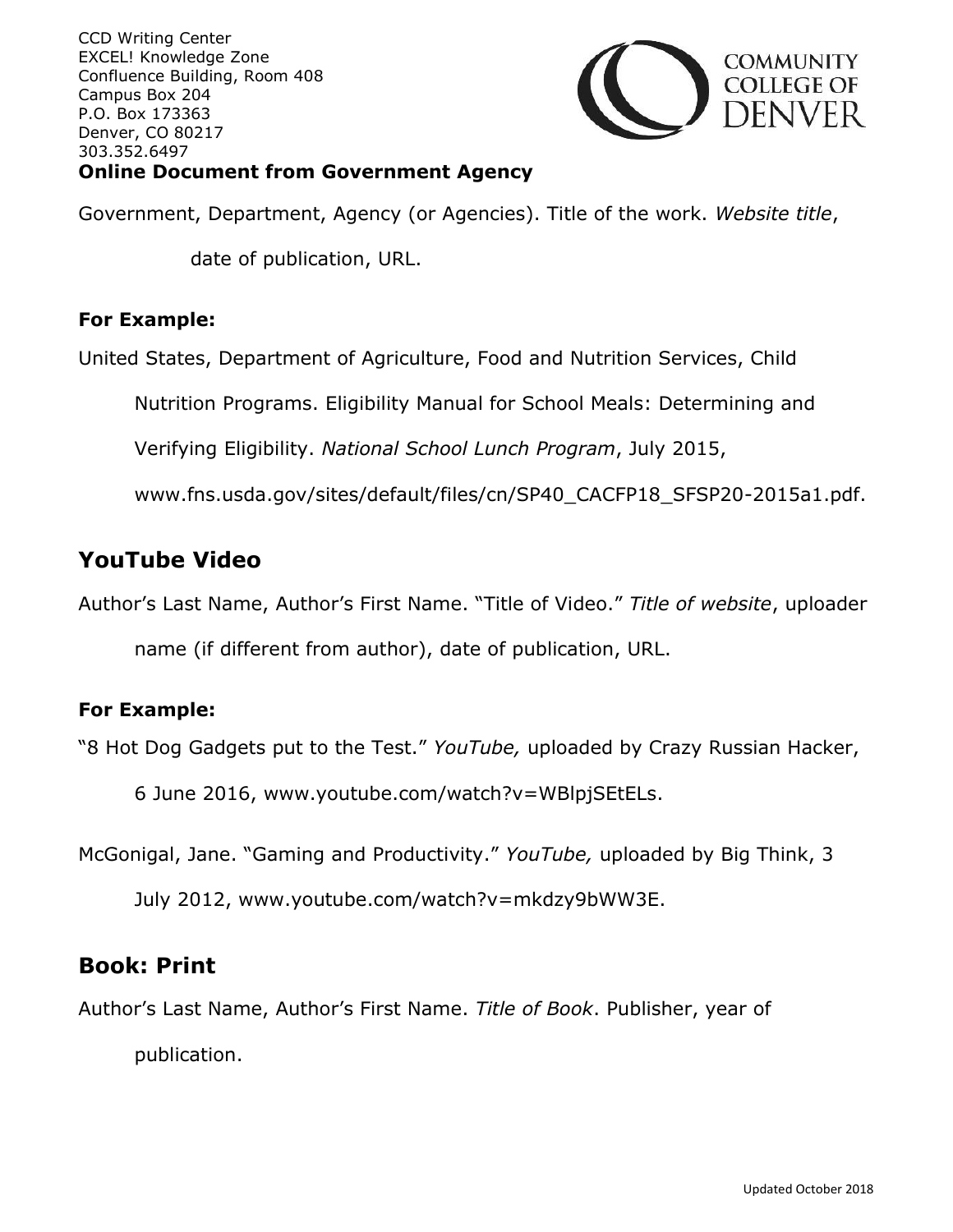

Leonard, Elmore. *Pagan Babies*. Delacorte Press, 2000.

#### **Book: e-Book**

Author's Last Name, Author's First Name. *Book title*. e-book (or specific reader type

followed by 'ed.'), Publisher, year.

#### **For Example:**

Beard, Mary. SPQR: *A History of Ancient Rome.* Nook ed., Liverlight Publishing,

2015.

## **Article or Selection in an Anthology**

Author of selection's Last Name, First Name. "Title of Selection." *Title of Anthology*,

edited by Name of Editor, Publisher, Year of publication, pp. page range.

#### **For Example:**

Vonnegut, Kurt. "Fates Worse Than Death." *The Norton Anthology of American* 

*Literature*, edited by Nina Baym, W.W. Norton & Company, pp. 2183- 2189.

# **Remember to save often!**